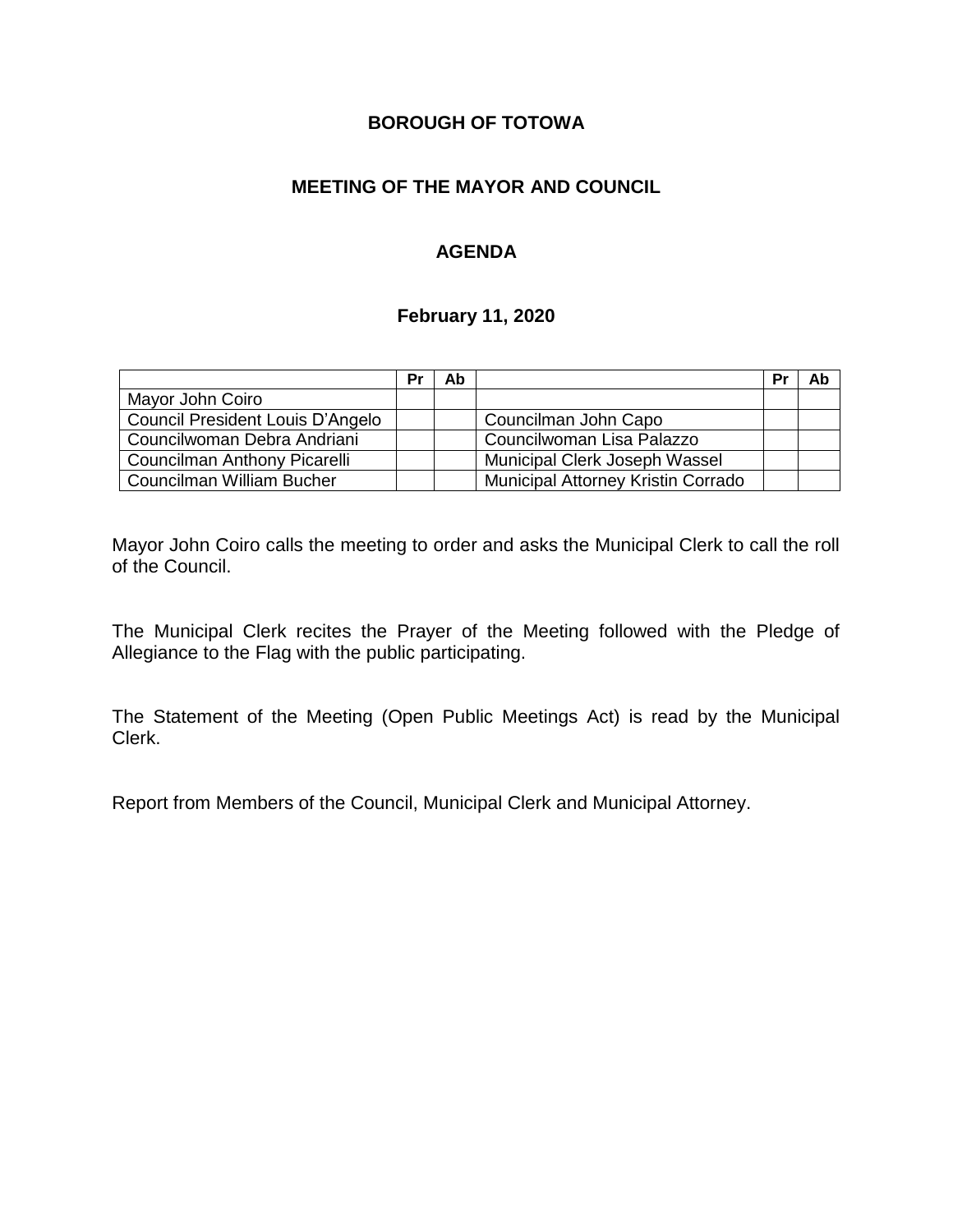#### **CITIZENS HEARD:**

Minutes of the Mayor and Council for the meeting of January 28, 2020.

### **COMMITTEE ON FINANCE: PICARELLI, D'ANGELO, CAPO.**

Resolution No. 2020-04 for the payment of bills.

Resolution authorizing the Treasurer to issue refunds to various property owners pursuant to County Tax Court judgments.

Resolution Authorizing Settlement Of The 2016, 2017, 2018 And 2019 Tax Appeals Entitled Ratan Totowa LLC V. Borough Of Totowa.

Resolution Authorizing Emergency Temporary Appropriation.

Franchise Fees for calendar year 2019 from Cablevision (Altice) in the amount of \$122,841.00.

Franchise Fees for calendar year 2019 from Verizon (Fios) in the amount of \$41,208.80.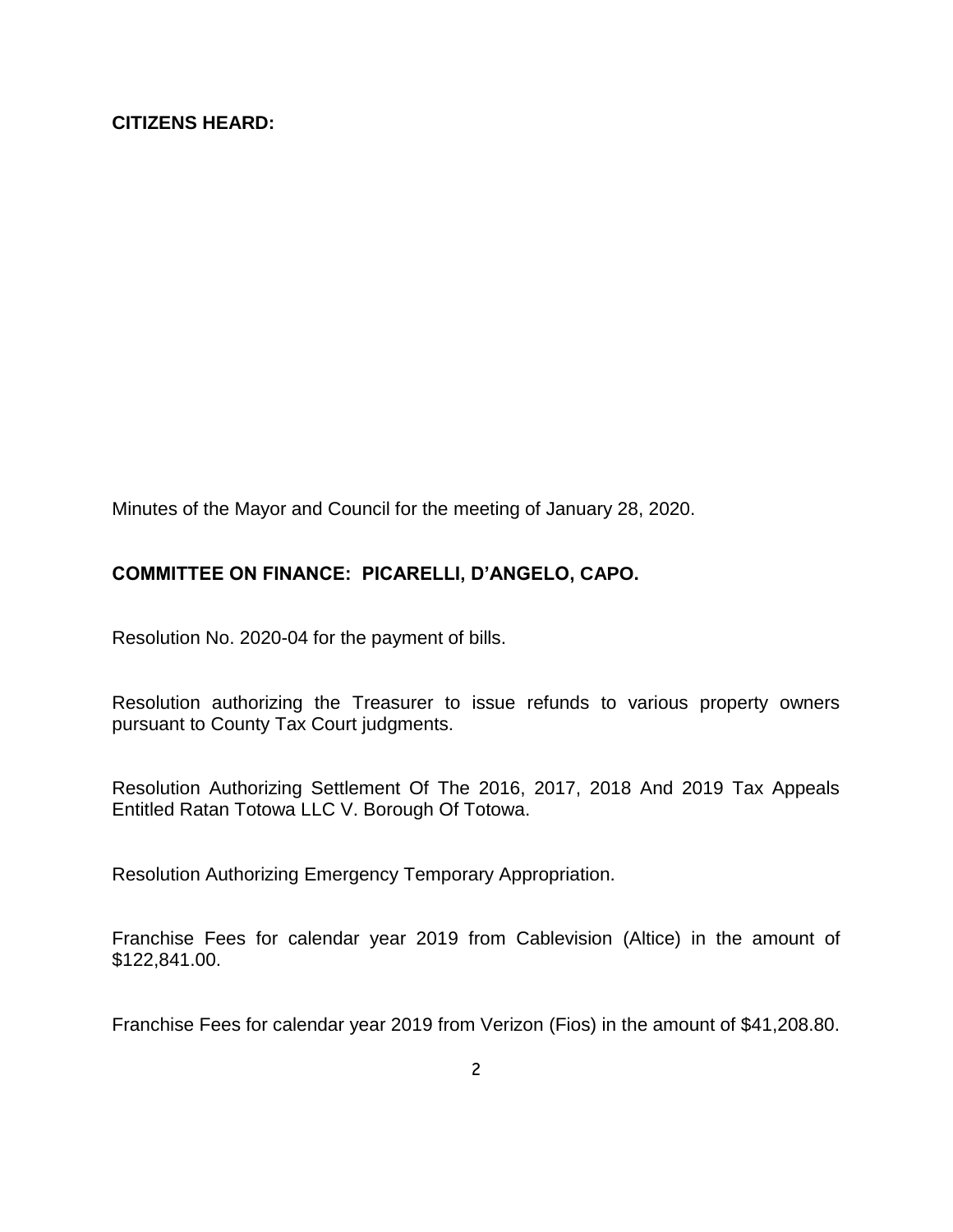# **COMMITTEE ON PUBLIC SAFETY: D'ANGELO, CAPO, BUCHER.**

Recommendation of the Committee to appoint a Patrol Officer to the Borough of Totowa Police Department.

Appointment by the Mayor.

Confirm the appointment.

### **COMMITTEE ON PUBLIC WORKS: BUCHER, PALAZZO, PICARELLI.**

Accept the bids for the 2018 & 2019 NJDOT Municipal Aid Road Program.

Recommendation of the Engineer and resolution to award the contract to the lowest responsible bidder for the 2018 & 2019 NJDOT Municipal Aid Road Program.

### **COMMITTEE ON ENG. & PUB. PROPERTY: CAPO, ANDRIANI, D'ANGELO.**

Letter from Murph's Tavern inviting the Mayor and Council to attend their annual celebration in honor of St. Patrick's Day on Tuesday, March 17, 2020 and requesting permission to have Rosengren Avenue closed from Totowa Road to Union Boulevard on Tuesday, March 17, 2020 from 12:00 p.m. to 2:00 a.m.

Street Closing Authorized By The Mayor.

### **COMMITTEE ON LIAISON & INSPECTION: ANDRIANI, BUCHER, PALAZZO.**

Resolution Authorizing The Intent Of The Borough Of Totowa To Award A Contract For The Purchase And Installation Of A Synthetic Turf Field From The Sourcewell (Formerly NJPA) Cooperative.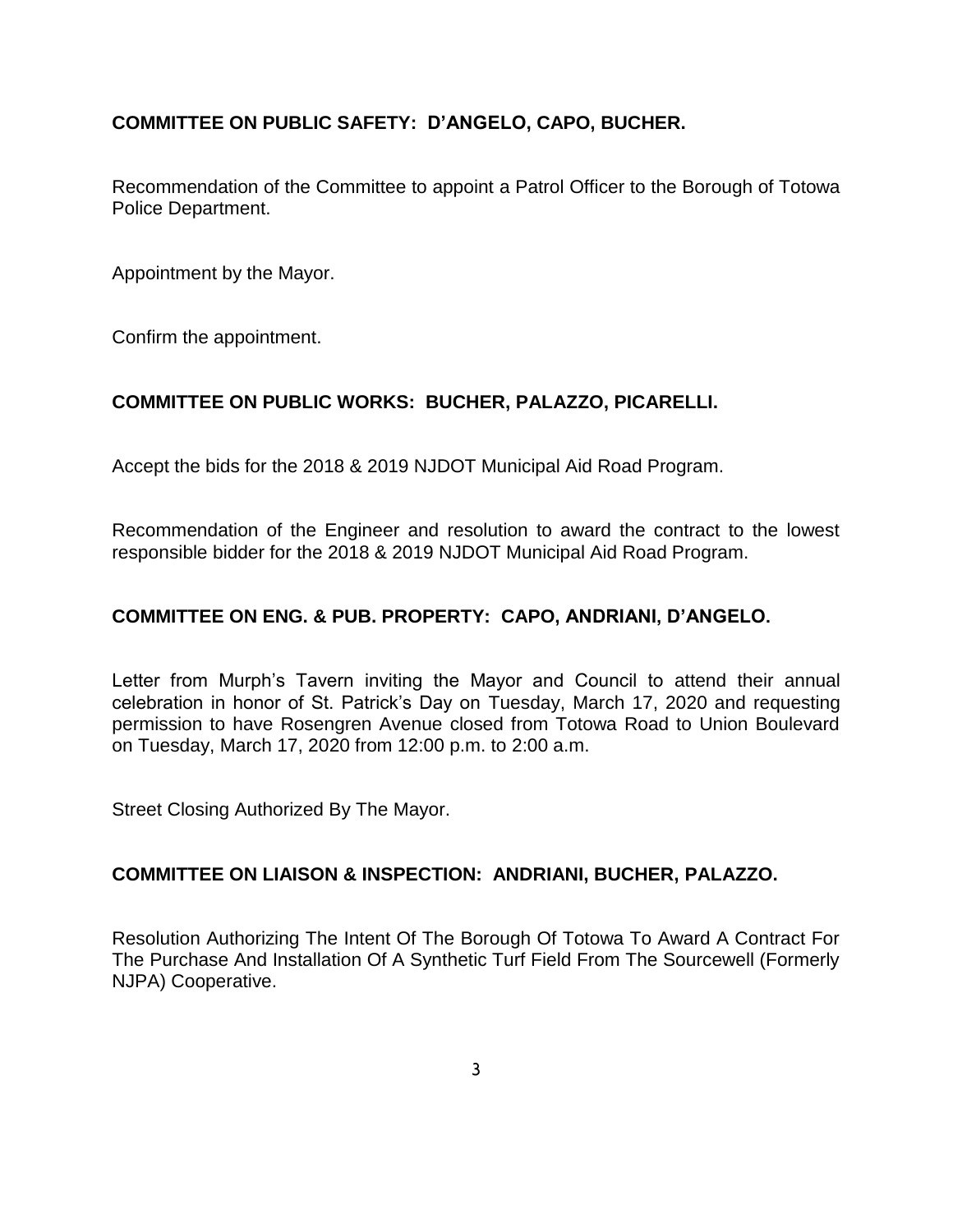#### **COMMITTEE ON LEG. & ORDINANCES: PALAZZO, PICARELLI, ANDRIANI.**

Introduce on first reading and advertise for public hearing An Ordinance To Amend The Code Of The Borough Of Totowa Chapter 189 Entitled "Flood Damage Prevention", Article IV, "Flood Hazard Reduction", Section 189-17, "General Standards".

Introduce on first reading and advertise for public hearing an Ordinance Of The Borough Of Totowa Authorizing The Execution Of A Financial Agreement With Respect To A Portion Of Certain Property Identified On The Borough's Tax Maps As Block 154, Lot 19.07 Located Within The North Jersey Developmental Center Redevelopment Area.

Resolution Of The Borough Of Totowa, In The County Of Passaic, State Of New Jersey, Making Application To The Local Finance Board Seeking Authorization For Not To Exceed \$200,000 Non-Recourse Redevelopment Area Bonds In Connection With The Redevelopment Of The North Jersey Developmental Center Redevelopment Area Pursuant To N.J.S.A. 40A:12A-29(a)(3) And N.J.S.A. 40A:12A-67(g).

Extension of Premises Permit for Anthony Murphy, Inc. on Friday, March 6, 2020, Saturday, March 7, 2020 and Sunday, March 8, 2020.

Extension of Premises Permit for Anthony Murphy, Inc. on Friday, March 13, 2020, Saturday, March 14, 2020 and Sunday, March 15, 2020.

Extension of Premises Permit for Anthony Murphy, Inc. on Tuesday, March 17, 2020.

Application For Social Affair Permit from the State Of New Jersey Division Of Alcoholic Beverage Control for the Passaic Valley Elks BPOE #2111 to be held on February 29, 2020 from 6:00 p.m. – 11:59 p.m.

Application For Social Affair Permit from the State Of New Jersey Division Of Alcoholic Beverage Control for the Passaic Valley Elks BPOE #2111 to be held on March 13, 2020 from 4:00 p.m. – 11:59 p.m.

Resolution Supporting The 100<sup>th</sup> Anniversary Of Women's Suffrage.